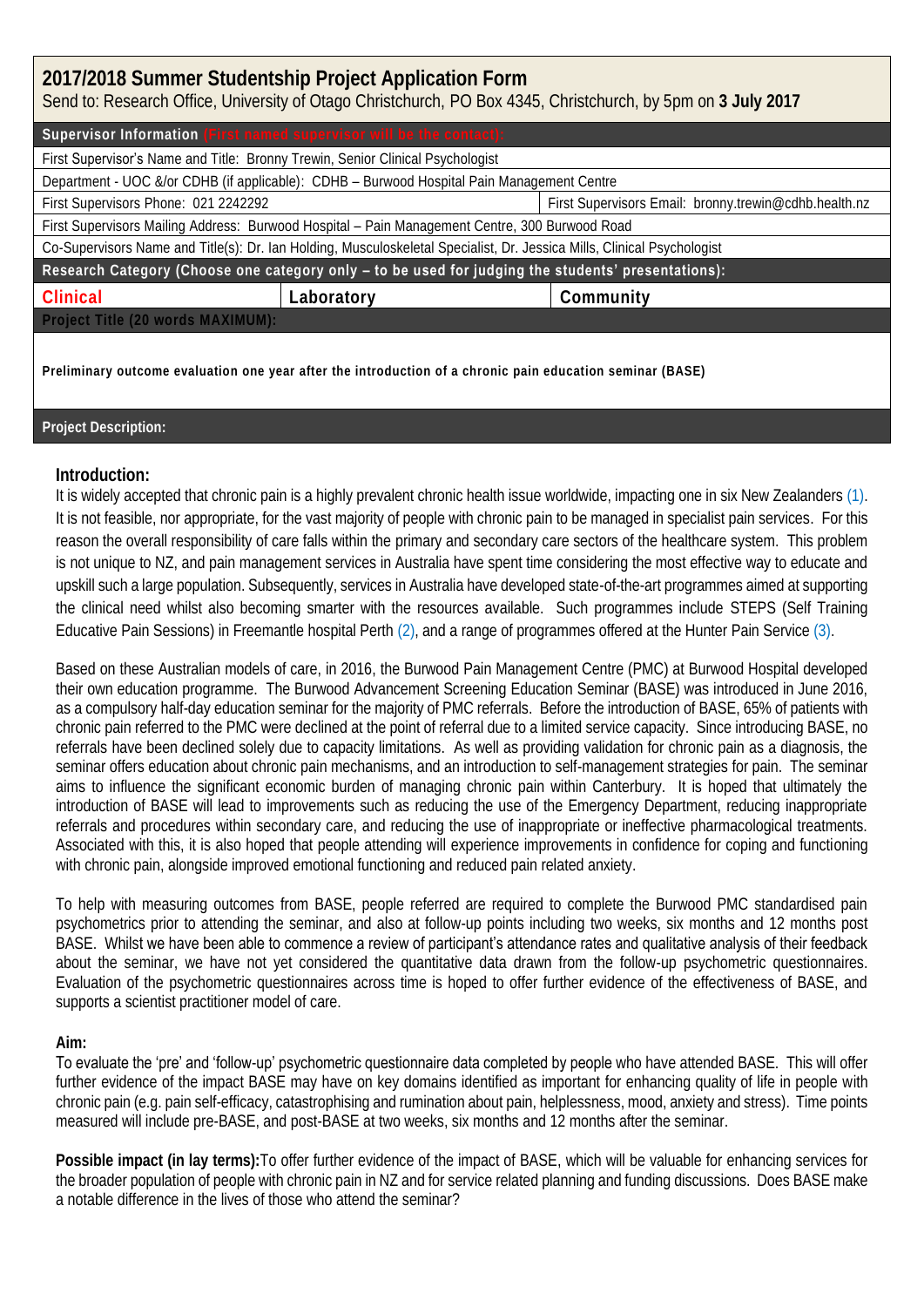**Method:**

Psychometric data will be drawn from the electronic Persistent Pain Outcomes Collaboration (ePPOC) database and analysed with SPSS. Questionnaires to be analysed will include the Brief Pain Inventory (BPI), Depression Anxiety Stress Scale-21 (DASS-21), Pain Self-efficacy Questionnaire (PSEQ) and the Pain Catastrophising Scale (PCS).

The Brief Pain Inventory (BPI) is a self-administered measure of the sensory and reactive dimensions of pain—that is the severity or intensity of the pain and the level of interference it has on various aspects of life. Interference is divided into activity and affective sub-dimensions. (4) The validity, reliability and sensitivity to change have been investigated for the pain intensity and interference items only. These items have adequate internal consistency (5,6,7,8), acceptable-excellent test-retest reliability (5,6), satisfactorygood construct validity  $(5,6,7)$ , criterion validity  $(6,7)$  and these items are sensitive to change.  $(7,8)$ 

The DASS-21 (Short form of the Depression Anxiety Stress Scale) was designed (9) to determine the extent to which the participant was experiencing the core symptoms of anxiety and depression, as well as stress. The DASS and DASS-21 have been extensively validated in clinical (10,11) and non-clinical (12) samples.

The Pain Self-Efficacy Questionnaire (PSEQ) (13) is a self-report scale administered to sufferers of chronic pain which assesses their beliefs about their own self-efficacy. The PSEQ, like the PDI, is a well-validated (13, 14, 15), and has been shown to be a likely link in the relationships between chronic pain, depression, and disability (16).

The Pain Catastrophizing Scale (PCS) measures 'catastrophizing' across three categories. These are tendencies: to focus strongly on thoughts about pain ('rumination'); to view oneself as helpless in dealing with pain-inducing situations ('helplessness'); and to over-estimate the potential threat of stimuli that induce pain ('magnification') (17) The Pain Catastrophizing Scale has been widely used and validated (17,18, 19).

## **Reference List**

- 1. Dominick, C., Blyth, F., & Nicholas, M. (2011). Patterns of chronic pain in the New Zealand population. *New Zealand Medical Journal, 124*(1337), 63-76.
- *2.* Davies, S.,Quintner, J., Parsons, R., et al. (2011). Preclinic group education sessions reduce waiting times and costs at public pain medicine units. *Pain Medicine, 12,* 59-71
- *3.* Hayes, C (2011). A Whole-Person Model of Care for Persistent Pain: From Conceptual Framework to Practical Application. *Pain Medicine 2011; 12: 1738–1749*
- *4.* Stanhope J. Brief Pain Inventory Review. Occup Med (Lond) 2016: in press.
- *5.* Erdemoglu AK Koc R . Brief Pain Inventory score identifying and discriminating neuropathic and nociceptive pain. Acta Neurol Scand 2013;128:351–358.
- *6.* Mendoza T Mayne T Rublee D Cleeland C . Reliability and validity of a modified Brief Pain Inventory short form in patients with osteoarthritis. Eur J Pain 2006;10:353–361.
- *7.* Keller S Bann CM Dodd SL Schein J Mendoza TR Cleeland CS. Validity of the brief pain inventory for use in documenting the outcomes of patients with noncancer pain. Clin J Pain 2004; 20:309–318.
- *8.* Tan G Jensen MP Thornby JI Shanti BF. Validation of the Brief Pain Inventory for chronic nonmalignant pain. J Pain 2004; 5:133–137.
- *9.* Lovibond SH, Lovibond PF. Manual for the Depression, Anxiety, and Stress Scales (2nd edn) Sydney: Psychology Foundation; 1995.
- *10.* Wood BM, Nicholas MK, Blyth F. The Utility of the Short Version of the Depression Anxiety Stress Scales (DASS-21) in Elderly Patients with Persistent Pain: Does Age Make a Difference? Pain Medicine 2010; 11:1780-1790.
- *11.* Brown TA, Chorpita BF, Korotitsch W, Barlow DH. Psychometric Properties of the Depression Anxiety Stress Scales (DASS) in Clinical Samples. Behaviour Research and Therapy 1997; 35(1): 79-89.
- *12.* Norton PJ. Depression Anxiety and Stress Scales (DASS-21): Psychometric analysis across four racial groups. Anxiety, Stress & Coping: An International Journal 2007; 20(3):253-265.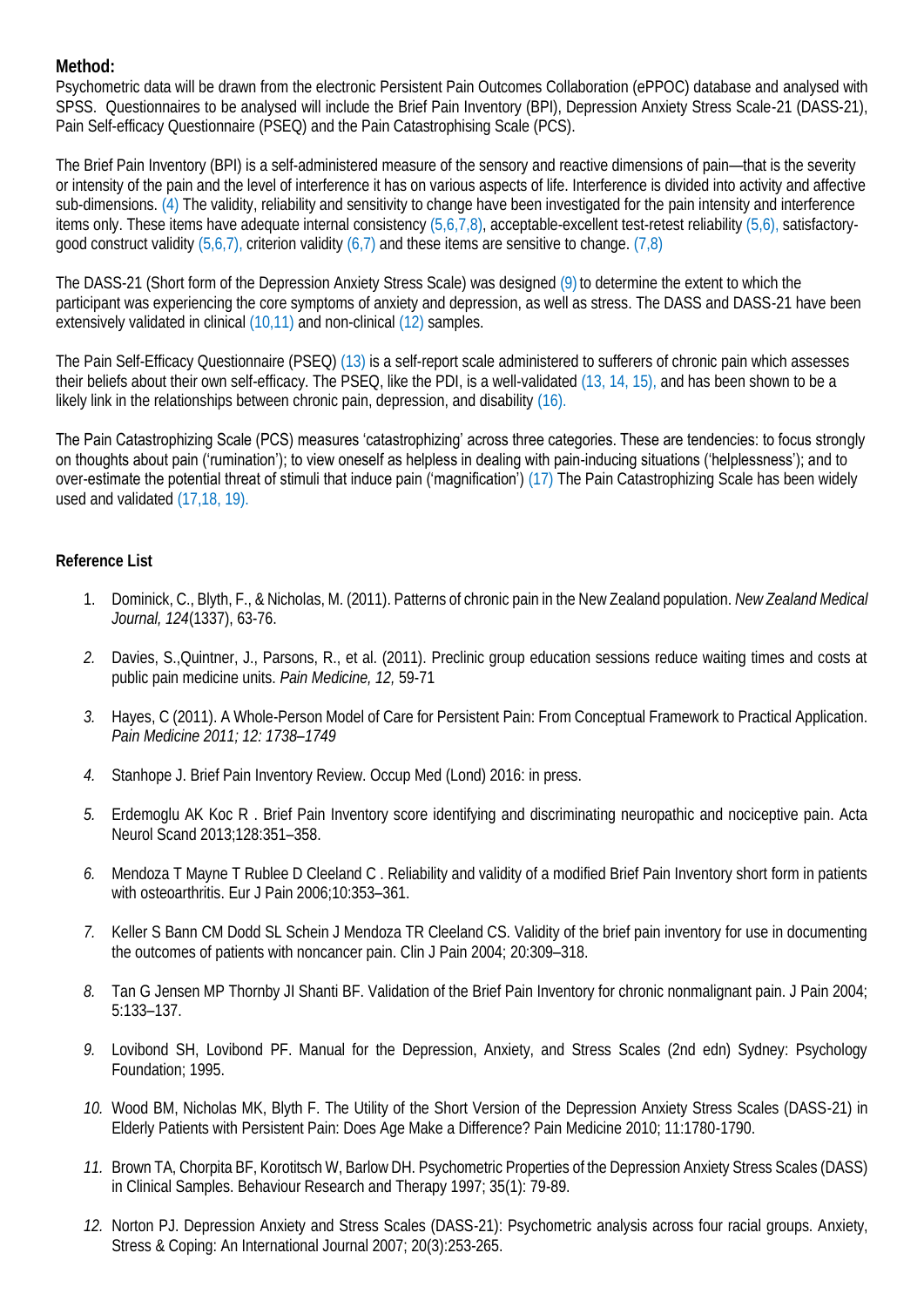- *13.* Nicholas MK. Self-efficacy and chronic pain. In Annual conference of the British Psychological Society; 1989; St Andrews.
- *14.* Nicholas MK. The pain self-efficacy questionnaire: taking pain into account. European Journal of Pain 2007; 11(2): 153- 163.
- *15.* Vong SK, Cheing GL, Chan CC, Chan F, Leung AS. Measurement structure of the Pain Self-Efficacy Questionnaire in a sample of Chinese Patients with Chronic Pain. Clinical Rehabilitation 2009; 23:1034–1043.
- *16.* Arnstein P, Caudill M, Mandle CL, Norris A, Beasley R. Self efficacy as a mediator of the relationship between pain intensity, disability and depression in chronic pain patients. Pain 1999; 80(3): 483-491.
- *17.* Picavet HS, Vlaeyen JW, Schouten JS. Pain Catastrophizing and Kinesiophobia: Predictors of Chronic Low Back Pain. American Journal of Epidemiology 2002; 156(11): 1028–1034.
- *18.* Sullivan MJ, Bishop SR, Pvik J. The Pain Catastrophizing Scale: Development and Validation. Psychological Assessment 1995; 7(4): 524-532.
- *19.* Osman A, Barrios FX, Gutierrez PM, Kopper BA, Merrifield T, Grittmann L. The Pain Catastrophizing Scale: Further Psychometric Evaluation with Adult Samples. Journal of Behavioral Medicine 2000; 23(4): 351-365.